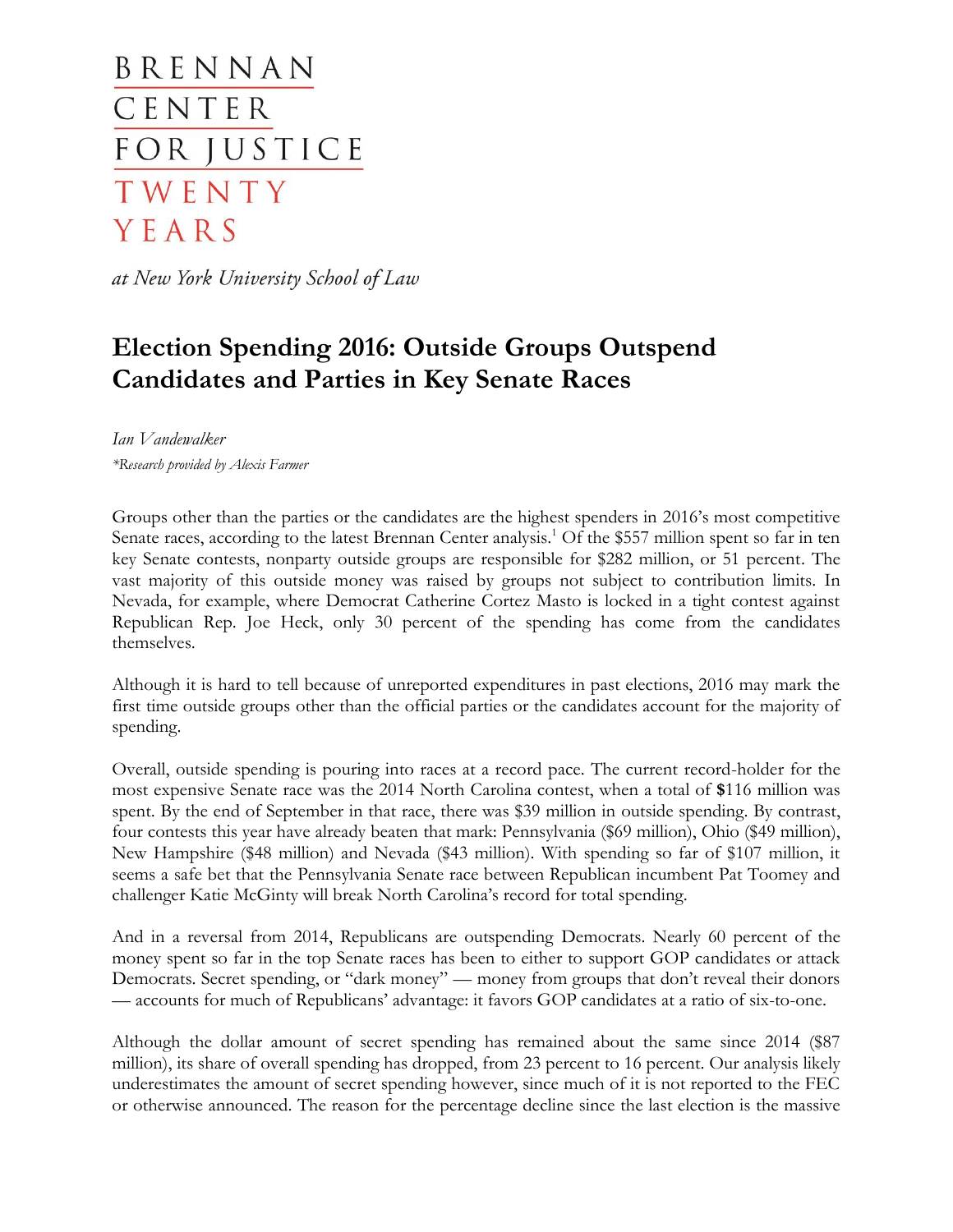increase in spending by super PACs, which are required to disclose their donors, from \$97 million to \$165 million.

This cycle has also seen the debut of a significant new dark-money player. One Nation, a nonprofit with ties to Republican Majority Leader Mitch McConnell, has spent \$31 million so far, 35 percent of all the secret spending we found. Among its known backers is casino magnate Sheldon Adelson, who reportedly has contributed \$10 million to the group. Dark money is also concentrated. Just three groups, One Nation, the Koch network's Americans for Prosperity, and the U.S. Chamber of Commerce, account for 67 percent in dark money spending.

Other findings from the Brennan Center analysis reveal:

- In each of the four most expensive contests (Nevada, New Hampshire, Ohio, and Pennsylvania), candidates account for 37 percent or less of total spending.
- Single-candidate groups which are groups that take unlimited contributions to support a particular candidate — also account for a smaller share of spending than in 2014, largely because of increased spending by outside groups affiliated with the parties. The \$28 million spent this year by candidate-specific groups amounts to 11 percent, down from 18 percent last election.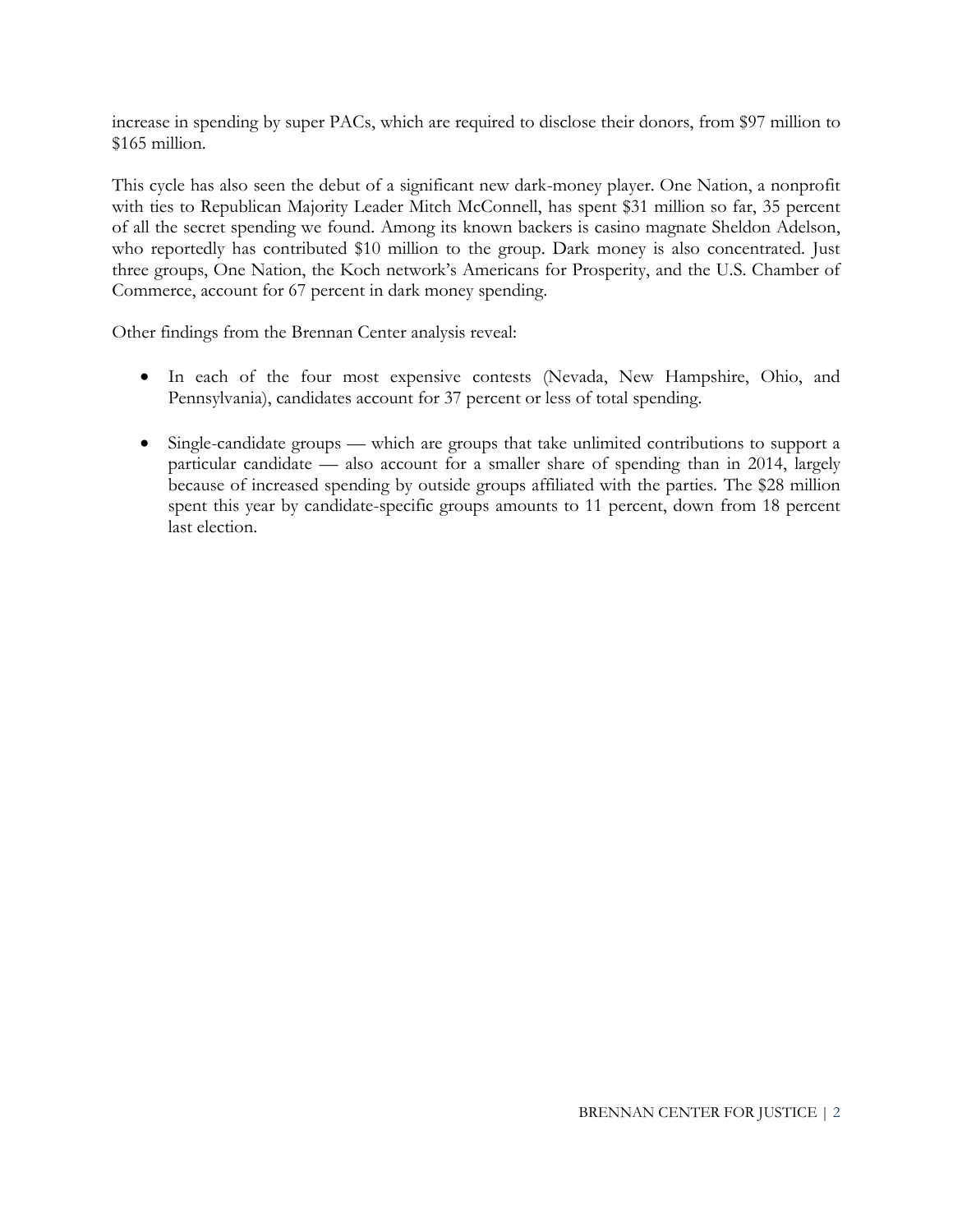## **Candidates and Party Committees Outspent**

Of the \$557 million spent by candidates, party committees, and other groups in the ten key Senate contests, nonparty outside groups are responsible for \$282 million, or 51 percent. The vast majority of this spending comes from groups that are not subject to contribution limits. Candidates have spent \$241 million, or 43 percent of the total. Another seven percent, \$39 million, has come from party committees, for a total between candidates and party committees of \$280 million.



# **Overall Spending in 10 Key Senate Races**

This may be a new high for nonparty outside spending, although direct comparisons to past cycles are hindered by a lack of available data. In the past, we have limited our analysis to spending reported to the FEC because of it is impossible to determine the total amount of spending that is not reported. This cycle, we include secret spending reported in press releases and the media, in part due to One Nation's consistent announcements of its expenditures, which added up to such a large portion of total spending in the key races.

With the caveat that past analyses exclude unreported spending and therefore underestimate nonparty outside group spending, we note that we have never measured nonparty spending as such a high ratio as in this election. At this point in 2014, candidate spending made up the greatest part (49 percent) of total spending in the seven competitive Senate races we analyzed. Party spending accounted for another nine percent. Outside spending in 2014 was 42 percent. In both 2010 and 2012, outside spending in tight Senate races accounted for 40 percent or less.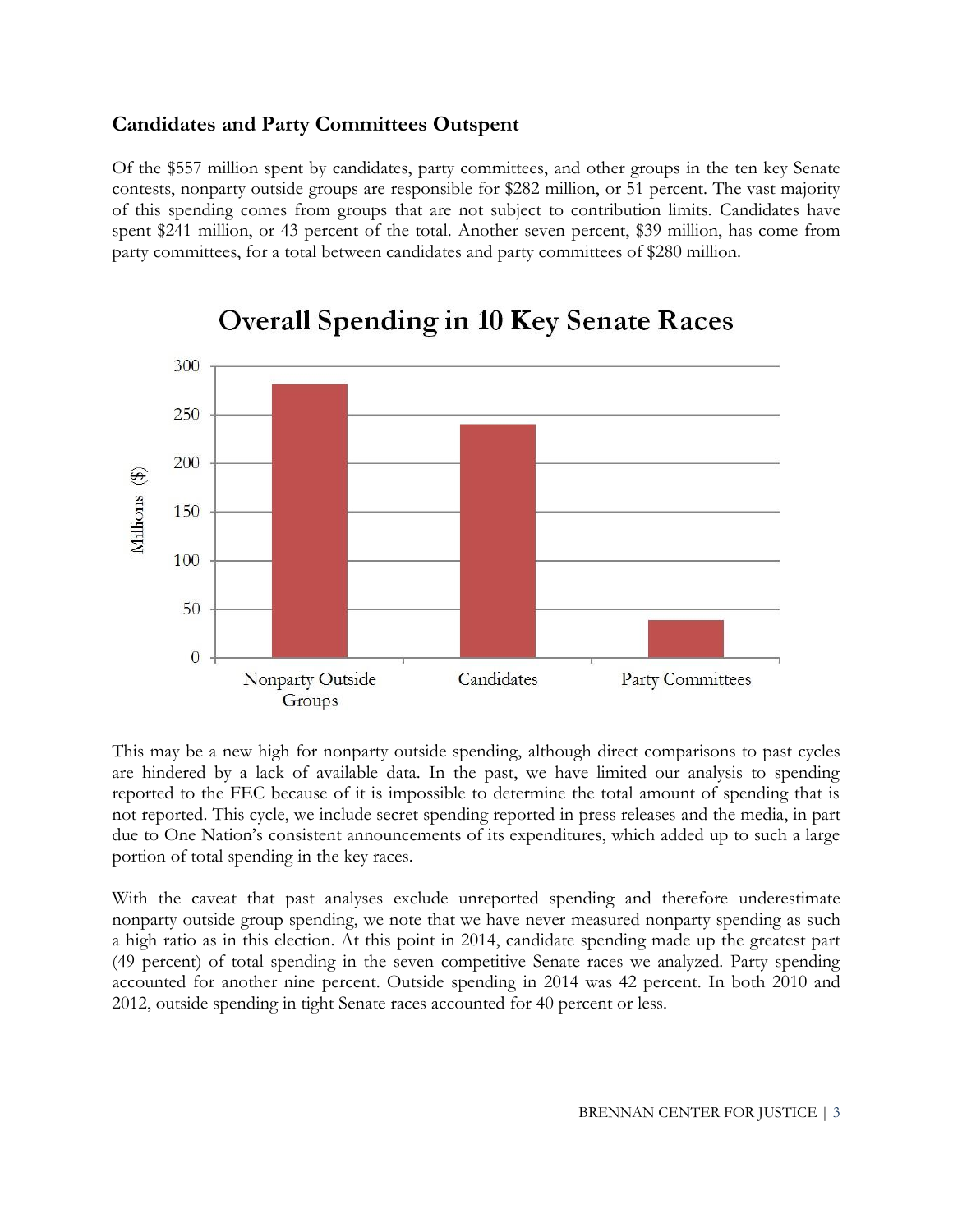We count shadow party groups — super PACs and nonprofits run by former top staff of party committees or party leaders and able to mimic party spending strategy<sup>2</sup> — as nonparty outside groups. This is because these groups, despite being controlled to some degree by the parties, take unlimited contributions and sometimes hide their donors. That the parties are increasingly outsourcing their finances to unregulated shadow parties severely weakens the campaign finance system's protections against corruption and undue influence.

Nonparty groups across a spectrum of issues appear to be spending more this election, including groups devoted to labor, reproductive rights, gun control, and the environment. But the greatest surge has been from a few Republican shadow party groups and the Koch brothers' network.

For instance, the Nevada race has turned into something of a proxy war between retiring Democratic Sen. Harry Reid and the Koch brothers, a frequent Reid target. While the candidates themselves have only spent about \$18.6 million so far, Koch network's Freedom Partners Action Fund has poured \$7.6 into the race, while the Reid-affiliated Senate Majority PAC has spent \$4.8 million.



In New Hampshire, where GOP Sen. Kelly Ayotte is battling against Democratic challenger Gov. Maggie Hassan, the candidates have been outspent two-to-one. However, the independence of the outside money is highly questionable, since the biggest spender is a single-candidate super PAC backing Ayotte called Granite State Solutions (profiled below). In fact, Granite State Solutions has spent more money attacking Hassan than Hassan's own committee has spent on her entire campaign.

BRENNAN CENTER FOR JUSTICE | 4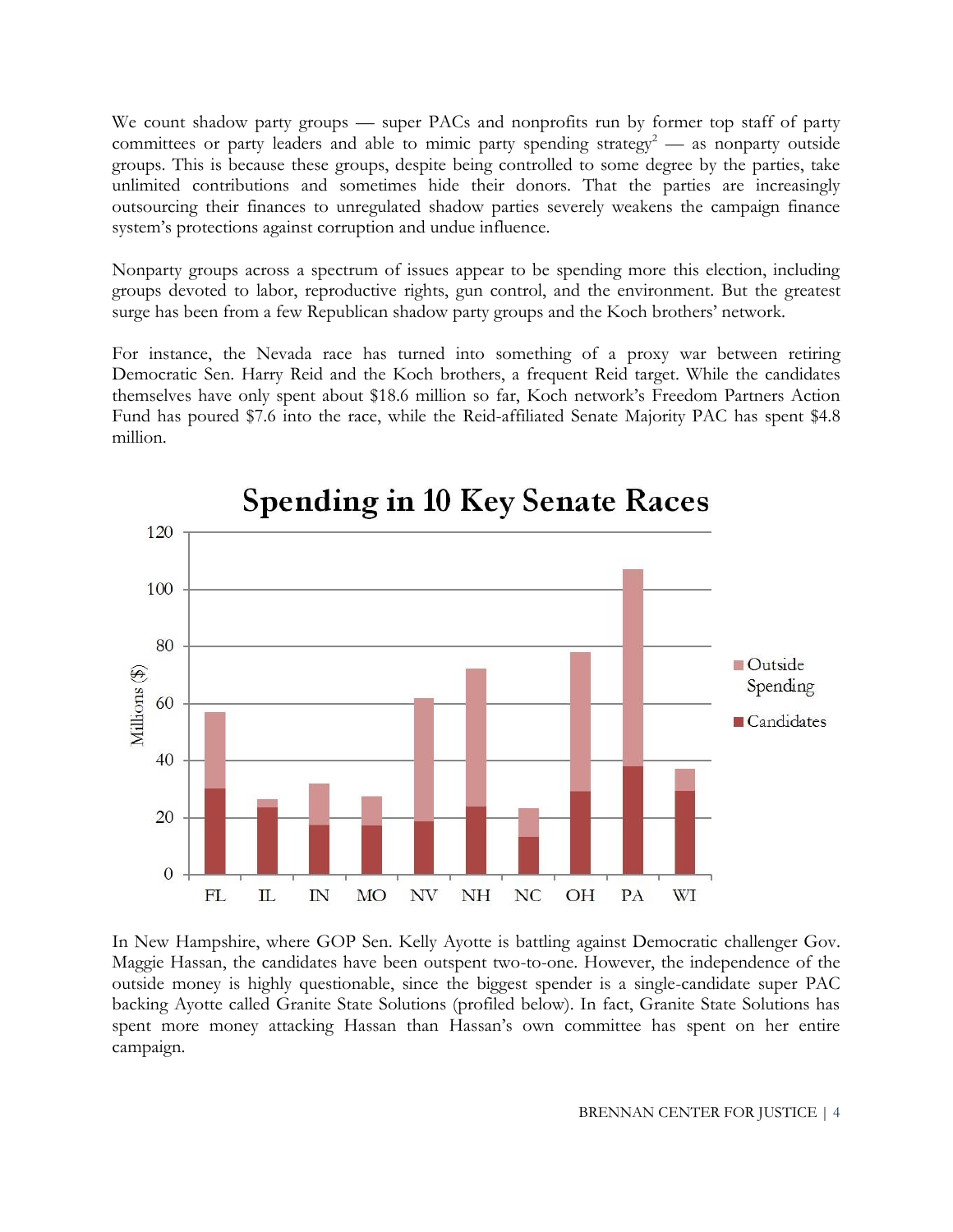Pennsylvania has seen the highest candidate spending, with \$38 million coming from the campaigns, largely driven by incumbent Sen. Pat Toomey's \$23 million. Even with such large expenditures — Toomey has already spent more than double the average cost of a winning Senate campaign<sup>3</sup> candidate spending has been swamped by outside expenditures. The campaign committees account for only 36 percent of the \$107 million spent so far. The Democrats' Senate Majority PAC has spent more than \$13 million to boost the challenger, Katie McGinty. Independence USA PAC, a super PAC funded entirely by former New York City Mayor Michael Bloomberg to support moderates willing to reach across the aisle, is a dominant force in the race, spending \$9 million support Toomey.

In Ohio, candidates have put up about \$29 million, or 37 percent, of the \$78 million spent on the Senate race. The major outside players are the Koch network, Senate Majority PAC, and a singlecandidate super PAC devoted to reelecting Sen. Rob Portman (R) (discussed in greater detail below).

# **Secret Spending**

About nine percent of all reported spending, \$48 million, in the ten key Senate races is from groups that, despite spending millions to influence elections, do not register with the FEC as political committees and so do not report their donors. The Brennan Center uncovered another \$39 million in spending not reported to the FEC, although this number no doubt does not capture all spending. The \$87 million in estimated secret spending accounts for 16 percent of the total spending of \$557 million in these races.

One Nation leads all dark money spenders with \$31 million, followed by the U.S. Chamber of Commerce with \$20 million. The Chamber's spending has significantly increased from 2014, when it spent \$12 million. The Koch network's Americans for Prosperity has reported spending \$8.5 million. None of these groups discloses their donors, although some have been revealed. One Nation reportedly took \$10 million from casino magnate Sheldon Adelson.<sup>4</sup> The Chamber mostly relies on large donations from a small number of businesses.<sup>5</sup>

Secret spending overwhelmingly favors the GOP, as it has in past elections. All three of the major spenders just mentioned have supported exclusively Republicans this election. Across the 10 key Senate races, 86 percent of spending by groups that hide their donors either supports Republicans or attacks Democrats.

## **Single-Candidate Groups**

Outside groups dedicated to electing a single candidate, or "buddy groups," allow donors to support a candidate with donations far in excess of the limits set on contributions directly to campaigns. This year's single-candidate groups in key Senate races have spent about the same as in our 2014 sample, \$28 million, but their share of nonparty outside spending has decreased from 18 percent to 11 percent.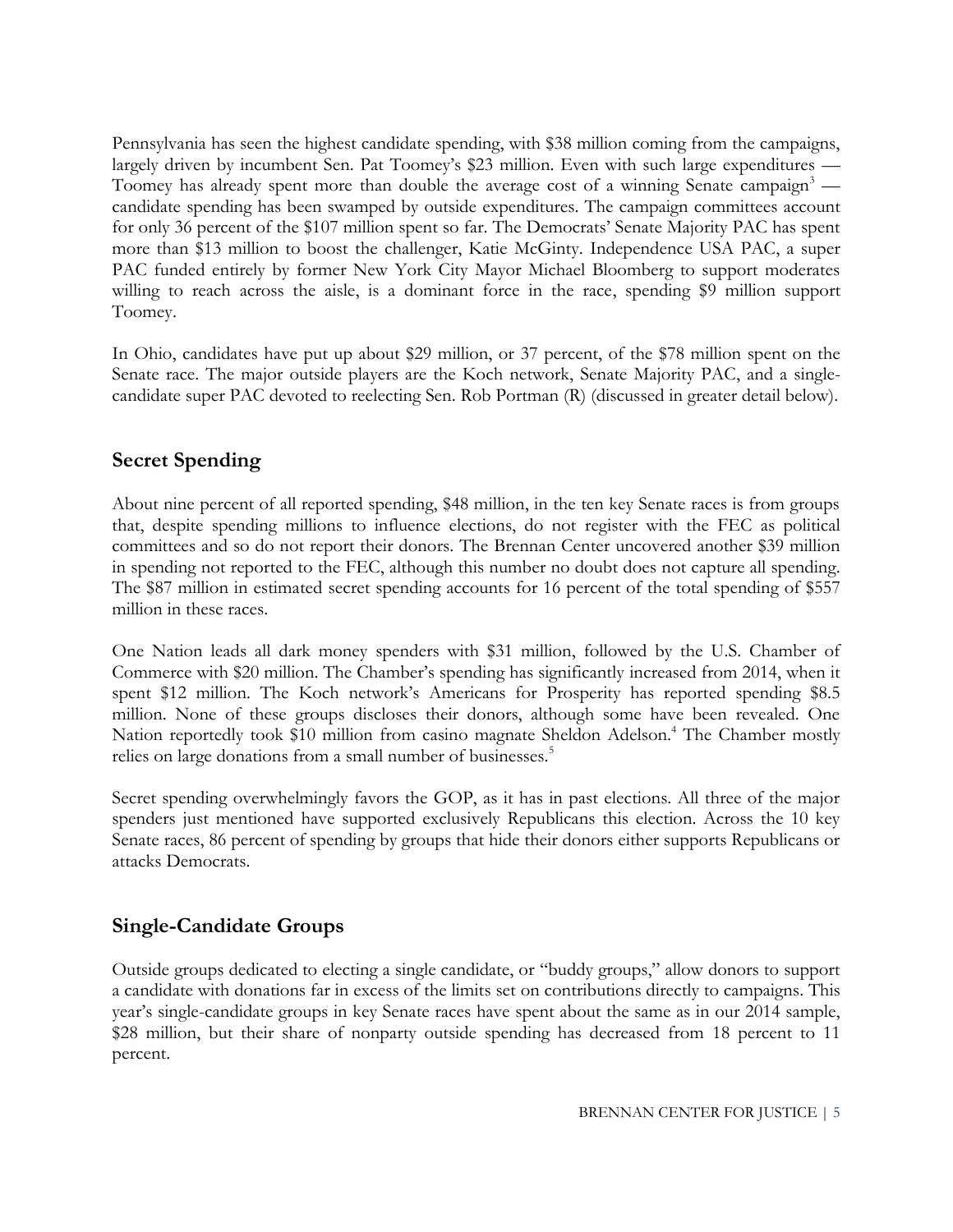The biggest reason for the decline in share of spending is the rise of shadow party groups — super PACs and nonprofits run by former top staff of party committees or party leaders and able to mimic party spending strategy. In fact, buddy groups can be funded by shadow party groups. The biggestspending buddy group, Granite State Solutions, a super PAC dedicated to reelecting Sen. Kelly Ayotte (R-N.H.), received \$12.1 million from the Senate Leadership Fund, which has ties to Senate Majority Leader Mitch McConnell. The groups share a spokesperson and have partnered on ad buys.<sup>6</sup>

Buddy groups are typically run by a candidate's former staffers, who are likely to be familiar with campaign strategy. They can mimic the campaign's message while relying on unlimited or even secret contributions. Buddy groups sometimes depict themselves as associated with the candidate in order to attract donors. For example, a representative of the super PAC dedicated to reelecting Sen. Pat Toomey recently wrote in a letter asking for money from a major GOP donor, "We are the blessed Super PAC by Sen. Toomey."<sup>7</sup> The letter also touted the super PAC's use of Toomey's former staff.

Some buddy groups share vendors with the candidates they support, even on services that could enable collaboration on strategy. For instance, according to data collected by the Center for Responsive Politics, the two biggest clients of polling firm North Star Opinion Research this election are Marco Rubio's (R-Fla.) presidential campaign and the Florida First Project, a super PAC formed to support Rubio's Senate bid the same day he announced he was seeking reelection.<sup>8</sup> As another example, a super PAC supporting Sen. Mark Kirk (R-Ill.), uses the same fundraising firm as Kirk's campaign and his leadership PAC.<sup>9</sup>

Incumbents are usually the biggest beneficiaries of buddy groups.<sup>10</sup> In 2016, virtually all of the highest spending single-candidate groups support Republican incumbents. Most of the spending has come from just two super PACs, which are supporting senators in New Hampshire and Ohio; those groups are profiled below.

#### *Granite State Solutions*

Granite State Solutions is a super PAC dedicated to helping Sen. Ayotte win reelection over her challenger, sitting Gov. Maggie Hassan. The super PAC is run by Ayotte's 2010 campaign manager, Brooks Kochvar.<sup>11</sup> Last year, Kochvar helped a group called Impact America run a \$1 million ad campaign attacking Hassan, who at the time was widely expected to seek Ayotte's seat.<sup>12</sup> Kochvar denied the Impact America ads were related to the Senate contest, despite his previous work on Ayotte's campaign.

Granite State Solutions was formed last June, and it immediately attracted a \$500,000 check from North Carolina businessman Jay Faison, who explained that the money "to support" Ayotte was part of a \$175 million commitment to encourage Republicans to respond to the threat of climate change.<sup>13</sup> Faison also gave Ayotte's campaign committee the maximum \$5,400 within days of his check to the super PAC.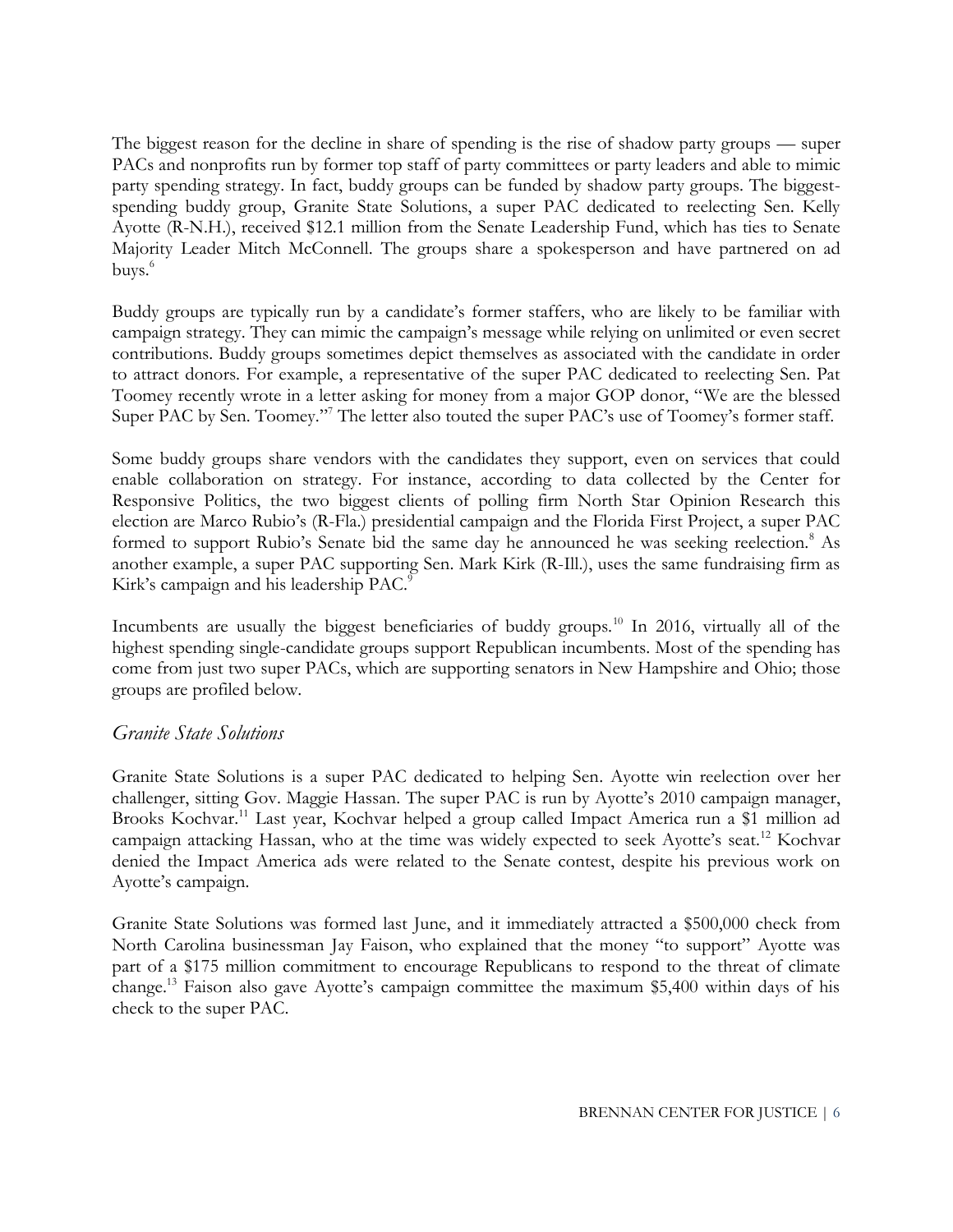By the end of September, Granite State Solutions had raised a total of \$14 million from just seven sources; none of its donors are residents of New Hampshire. More than \$12 million came from the Senate Leadership Fund. Nevada casino magnate Sheldon Adelson gave \$1.5 million. Adelson and his wife Miriam each also gave the \$5,400 limit directly to Ayotte.

Granite State Solutions spent nothing until August 31 of this year. Days after a \$4.8 million infusion from the Senate Leadership Fund, Granite State Solutions began an ad blitz that resulted in \$10.6 in expenditures attacking Hassan in a single month. As noted, that is more than Hassan's campaign has spent over the whole election.

## *Fighting for Ohio Fund*

The buddy group boosting Republican Sen. Rob Portman, Fighting for Ohio Fund, was founded by Barry Bennett, a veteran of Portman's prior campaigns.<sup>14</sup> The group has spent \$8.6 million attacking Portman's opponent, former Gov. Ted Strickland, since its first ads early in 2015. Like its analog in New Hampshire, Fighting for Ohio Fund has spent more on ads slamming Strickland than Strickland has spent on his whole campaign.

Fighting for Ohio Fund depends on large contributions; 81 percent of its funding comes from 32 contributors of \$100,000 or more. Several of the country's biggest conservative donors have written checks worth six figures or more. Tech investor Peter Thiel gave \$1 million. Hedge fund manager Kenneth Griffin gave the maximum \$5,400 to Portman's primary and general election campaigns and later gave \$250,000 to the buddy group. Several more of Fighting for Ohio's donors of more than \$100,000 maxed out to Portman's committee.

But the group's largest funder is a secret spending group called Freedom Vote, Inc., which has given \$1.7 million. Although Freedom Vote's donors are hidden, it has taken money from the Koch network in the past. $15$ 

Political consulting firm Majority Strategies is one of Fighting for Ohio's biggest vendors, and the company has also worked directly for Portman's campaign. In addition, Majority Strategies has been employed by other big spenders in the race, including the GOP party committee, Senate Leadership Fund, the NRA, and Americans for Prosperity.

## **Republicans Step Up Senate Spending**

Nearly 60 percent of all spending this year has been to support Republicans or attack Democrats. This reverses the partisan advantage in 2014's close Senate races, when overall spending favored Democrats, driven in large part by the shadow party group Senate Majority PAC.<sup>16</sup> It also contrasts with this year's presidential race, where outside spending is favoring Democrat Hillary Clinton by a 2-to-1 margin.<sup>17</sup> The Republican advantage in Senate spending this year is most pronounced in secret spending, which favors Republicans six-to-one.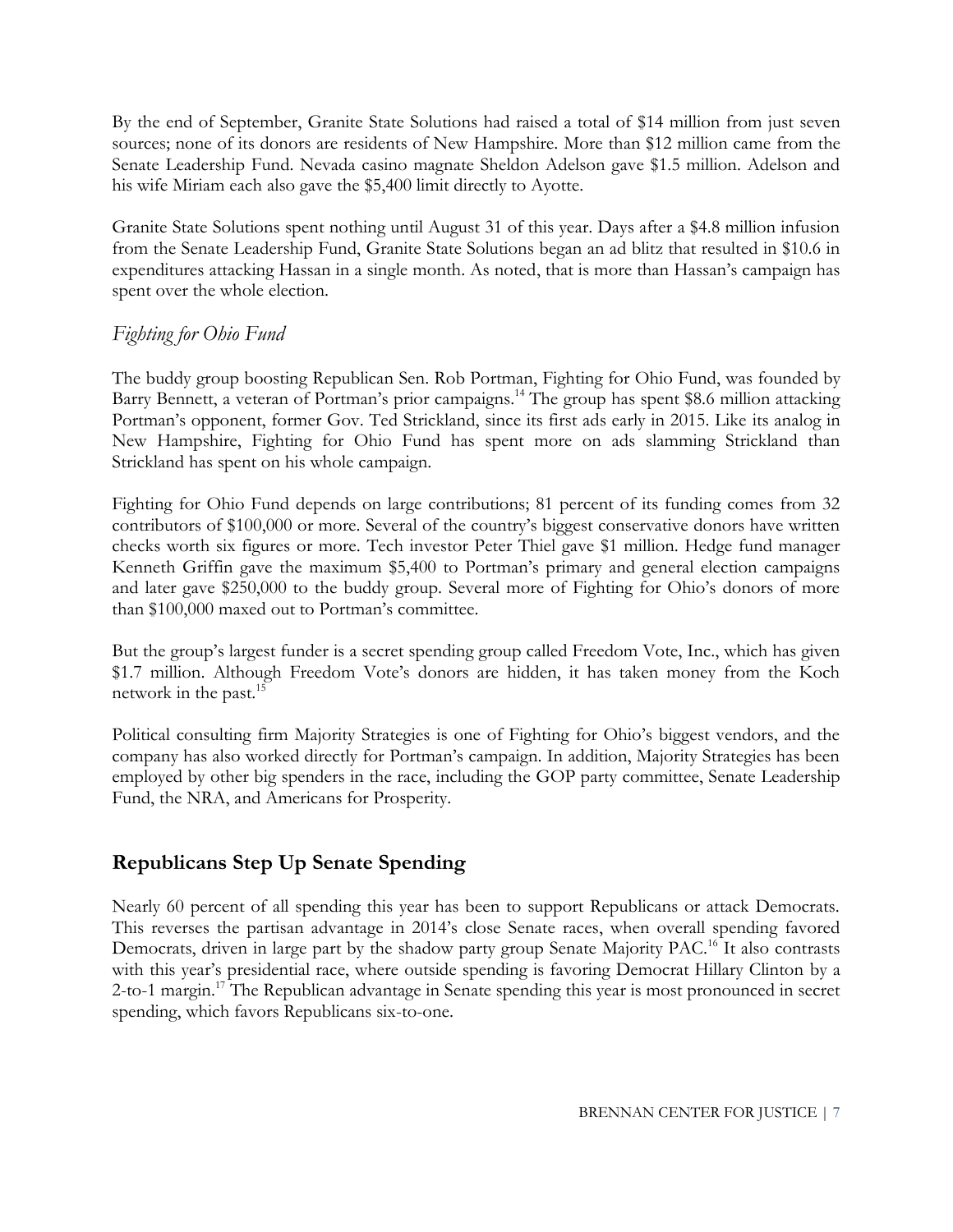The organizations that have expanded their role most significantly compared to 2014 are GOP shadow party groups and the Koch network, which also exclusively supports Republicans. Indeed, the ability of the Koch network to rival party spending puts significant pressure on Democrats' outside money operation to keep up with attacks on its candidates. Although the Kochs have disagreements with establishment Republicans — notably, the Koch network refuses to aid embattled New Hampshire Sen. Kelly Ayotte due to her support for regulations on carbon  $e$ missions<sup>18</sup> — the two factions are frequently united in attacks on Democrats.

| Organization                                                                | Spending     | Description                                                     | Disclosure |
|-----------------------------------------------------------------------------|--------------|-----------------------------------------------------------------|------------|
| Senate Majority PAC                                                         | \$39,481,037 | Democrat shadow party super PAC                                 | Full       |
| One Nation                                                                  | \$30,923,302 | Republican shadow party secret<br>spending group                | None       |
| <b>Freedom Partners Action</b><br>Fund                                      | \$28,887,268 | Koch network super PAC                                          | Full       |
| National Republican<br>Senatorial Committee                                 | \$24,786,686 | Republican party committee                                      | Full       |
| Senate Leadership Fund                                                      | \$20,759,014 | Republican shadow party super PAC                               | Full       |
| U.S. Chamber of Commerce                                                    | \$19,573,749 | Conservative secret spending group                              | None       |
| Democratic Senatorial<br>Campaign Committee                                 | \$14,419,727 | Democratic party committee                                      | Full       |
| Independence USA PAC                                                        | \$12,354,747 | Michael Bloomberg's super PAC                                   | Full       |
| <b>Granite State Solutions</b>                                              | \$10,602,018 | Single-candidate super PAC supporting<br>Republican Sen. Ayotte | Full       |
| American Fed. of State,<br>County, and Municipal<br><b>Employees People</b> | \$10,506,699 | Labor union PAC                                                 | Full       |

**Top Outside Spenders: 10 Key Senate Races**

There have been reports, however, that the Democrats have a cash advantage in the home stretch.<sup>19</sup> It remains to be seen whether late spending in favor of Democrats, especially by the shadow party super PAC Senate Majority and other outside groups fueled by unlimited contributions, can overtake pro-Republican spending by Election Day.

## **Conclusion**

Since it was unleashed by *Citizens United*, outside spending has taken up a greater and greater share of election expenditures; it has now eclipsed the candidates and parties in key Senate elections. The Court must recognize the damage that outside spending is doing to our politics and reverse *Citizens United*. But there are also policy solutions available today.<sup>20</sup> Buddy groups can be reined in by strong rules against coordination between candidates and outside groups. Disclosure can be improved by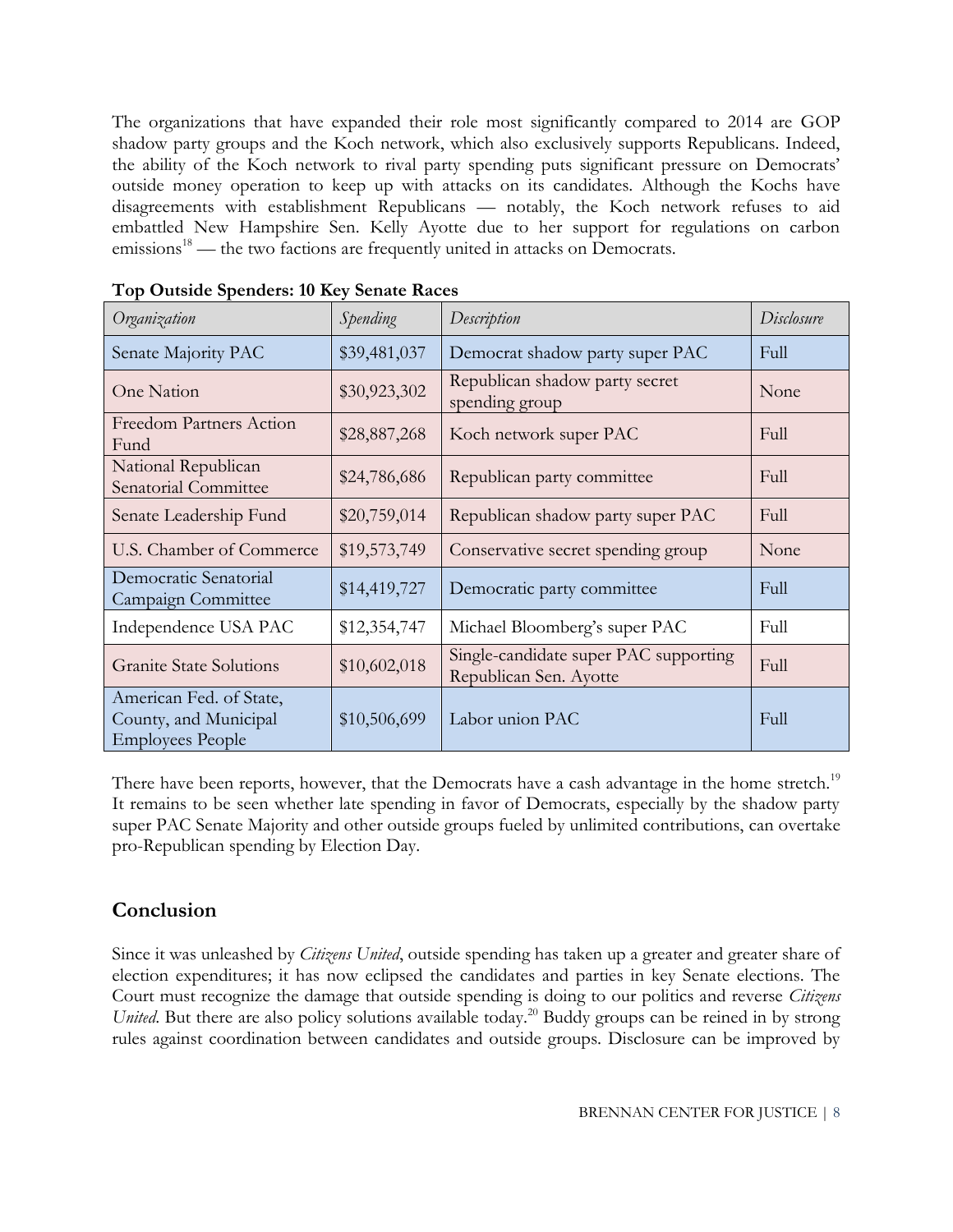legislation like the DISCLOSE Act, as well as through agency rulemaking addressing the role of nonprofits or publicly held corporations. Most fundamentally, public campaign financing would provide an alternative to the incentives to chase bigger and bigger checks that currently drive political spending, allowing candidates to fund competitive campaigns without relying on the wealthiest donors. $^{21}$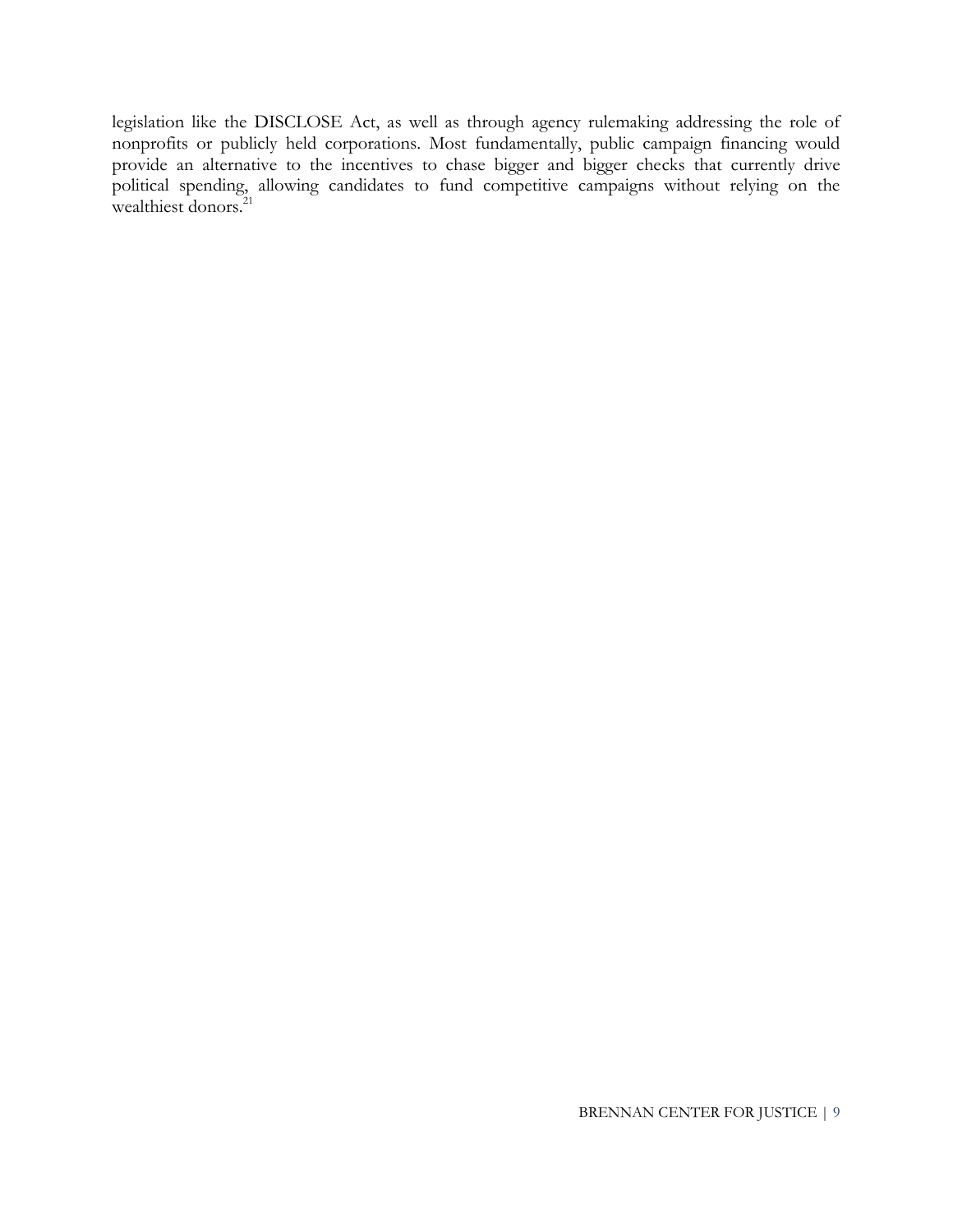### **Endnotes**

 $\overline{a}$ 

<sup>1</sup> We examined FEC data, media reports, and press releases concerning outside spending through September 30. We selected races that are listed as "toss-ups" by the Cook Political Report either on their September 30 rating, or for four or more of Cook's ratings over the summer: Florida, Illinois, Indiana, Missouri, Nevada, New Hampshire, North Carolina, Ohio, Pennsylvania, and Wisconsin.

<sup>2</sup> IAN VANDEWALKER, BRENNAN CENTER FOR JUSTICE, ELECTION 2016 SPENDING: JUST THREE INTERESTS DOMINATE, SHADOW PARTIES CONTINUE TO RISE (2016), [http://www.brennancenter.org/publication/election-2016](http://www.brennancenter.org/publication/election-2016-spending-analysis-just-three-interests-dominate-shadow-parties) [spending-analysis-just-three-interests-dominate-shadow-parties.](http://www.brennancenter.org/publication/election-2016-spending-analysis-just-three-interests-dominate-shadow-parties)

<sup>3</sup> David Knowles, *U.S. Senate seat now costs \$10.5 million to win, on average, while US House seat costs, \$1.7 million, new analysis of FEC data shows*, N.Y. DAILY NEWS, Mar. 11, 2013, [http://www.nydailynews.com/news/politics/cost-u-s-senate-seat-10-](http://www.nydailynews.com/news/politics/cost-u-s-senate-seat-10-5-million-article-1.1285491) [5-million-article-1.1285491.](http://www.nydailynews.com/news/politics/cost-u-s-senate-seat-10-5-million-article-1.1285491)

<sup>4</sup> Peter Stone, *Turned off by Trump: Republican mega-donors focus on congressional races*, THE GUARDIAN, Aug. 27, 2016, [https://www.theguardian.com/us-news/2016/aug/27/republican-donors-trump-congress-local-races-sheldon-adelson.](https://www.theguardian.com/us-news/2016/aug/27/republican-donors-trump-congress-local-races-sheldon-adelson)

<sup>5</sup> PUBLIC CITIZEN, THE GILDED CHAMBER 2.0: BIGGER, RICHER, AND (STILL) UNDISCLOSED (2016), [http://www.chamberofcommercewatch.org/wp-content/uploads/2016/09/Gilded\\_Chamber.pdf;](http://www.chamberofcommercewatch.org/wp-content/uploads/2016/09/Gilded_Chamber.pdf) PUBLIC CITIZEN, THE GILDED CHAMBER (2014), [http://www.citizen.org/documents/us-chamber-of-commerce-funders-dominated-by](http://www.citizen.org/documents/us-chamber-of-commerce-funders-dominated-by-large-corporations-report.pdf)[large-corporations-report.pdf.](http://www.citizen.org/documents/us-chamber-of-commerce-funders-dominated-by-large-corporations-report.pdf) 

<sup>6</sup> Rebecca Ballhaus, *Super PAC Reserves \$40 Million in Air Time to Bolster GOP Senate Races*, WALL ST. J., Jun. 28, 2016, <http://blogs.wsj.com/washwire/2016/06/28/super-pac-reserves-40-million-in-air-time-to-bolster-gop-senate-races> (noting SLF plan to partner with Granite State Solutions); John DiStaso, *Conservative group about to add radio ads to its anti-Hassan campaign*, WMUR, Jun. 11, 2015, [http://www.wmur.com/article/new-hampshire-primary-source-conservative](http://www.wmur.com/article/new-hampshire-primary-source-conservative-group-about-to-add-radio-ads-to-its-anti-hassan-campaign/5201017)[group-about-to-add-radio-ads-to-its-anti-hassan-campaign/5201017](http://www.wmur.com/article/new-hampshire-primary-source-conservative-group-about-to-add-radio-ads-to-its-anti-hassan-campaign/5201017) (noting Kochvar's role in Impact America ads).

<sup>7</sup> Robert Faturechi & Lauren Kirchner, *Super PAC to Billionaire: We Need More Money to Save a Republican Senate*, PROPUBLICA, Oct. 14, 2016, [https://www.propublica.org/article/super-pac-to-billionaire-we-need-more-money-to](https://www.propublica.org/article/super-pac-to-billionaire-we-need-more-money-to-save-a-republican-senate)[save-a-republican-senate.](https://www.propublica.org/article/super-pac-to-billionaire-we-need-more-money-to-save-a-republican-senate) 

<sup>8</sup> Center for Responsive Politics, Vendor/Recipient: North Star Opinion Research, <https://www.opensecrets.org/expends/vendor.php?year=2016&vendor=North+Star+Opinion+Research> (last visited Oct. 20, 2016).

<sup>9</sup> Lynn Sweet, *Pro-Kirk super PAC shows how mega-donors avoid spending caps*, CHICAGO SUN-TIMES, Oct. 10, 2016, <http://chicago.suntimes.com/politics/pro-kirk-super-pac-shows-how-mega-donors-avoid-spending-caps> (the super PAC is also advised by Kirk's former chief of staff).

<sup>10</sup> Robert G. Boatright, Michael J. Malbin & Brendan Glavin, *Independent Expenditures in Congressional Primaries after Citizens United: Implications for Interest Groups, Incumbents, and Political Parties*, Interest Groups & Advocacy (forthcoming), [http://cfinst.org/pdf/papers/Boatright-Malbin-Glavin\\_IEs-in-Primaries-after-CU.pdf.](http://cfinst.org/pdf/papers/Boatright-Malbin-Glavin_IEs-in-Primaries-after-CU.pdf)

<sup>11</sup> Rebecca Ballhaus, *Super PAC Reserves \$40 Million in Air Time to Bolster GOP Senate Races*, WALL ST. J., Jun. 28, 2016, [http://blogs.wsj.com/washwire/2016/06/28/super-pac-reserves-40-million-in-air-time-to-bolster-gop-senate-races.](http://blogs.wsj.com/washwire/2016/06/28/super-pac-reserves-40-million-in-air-time-to-bolster-gop-senate-races)

<sup>12</sup> John DiStaso, *Conservative group about to add radio ads to its anti-Hassan campaign*, WMUR, Jun. 11, 2015, [http://www.wmur.com/article/new-hampshire-primary-source-conservative-group-about-to-add-radio-ads-to-its-anti](http://www.wmur.com/article/new-hampshire-primary-source-conservative-group-about-to-add-radio-ads-to-its-anti-hassan-campaign/5201017)[hassan-campaign/5201017.](http://www.wmur.com/article/new-hampshire-primary-source-conservative-group-about-to-add-radio-ads-to-its-anti-hassan-campaign/5201017)

<sup>13</sup> Jay Faison, *I'm a Republican. I Want My Party to Tackle Climate Change.*, POLITICO, Jul. 19, 2015, [http://www.politico.com/magazine/story/2015/07/a-gop-approachto-tackling-climate-change-120336.](http://www.politico.com/magazine/story/2015/07/a-gop-approachto-tackling-climate-change-120336) 

<sup>14</sup> Deirdre Shesgreen, *Portman confidant to form Super PAC for 2016 race*, CINCINNATI ENQUIRER, Feb. 18, 2015, [http://www.cincinnati.com/story/news/politics/2015/02/18/portman-confidant-to-form-super-pac/23610453.](http://www.cincinnati.com/story/news/politics/2015/02/18/portman-confidant-to-form-super-pac/23610453)